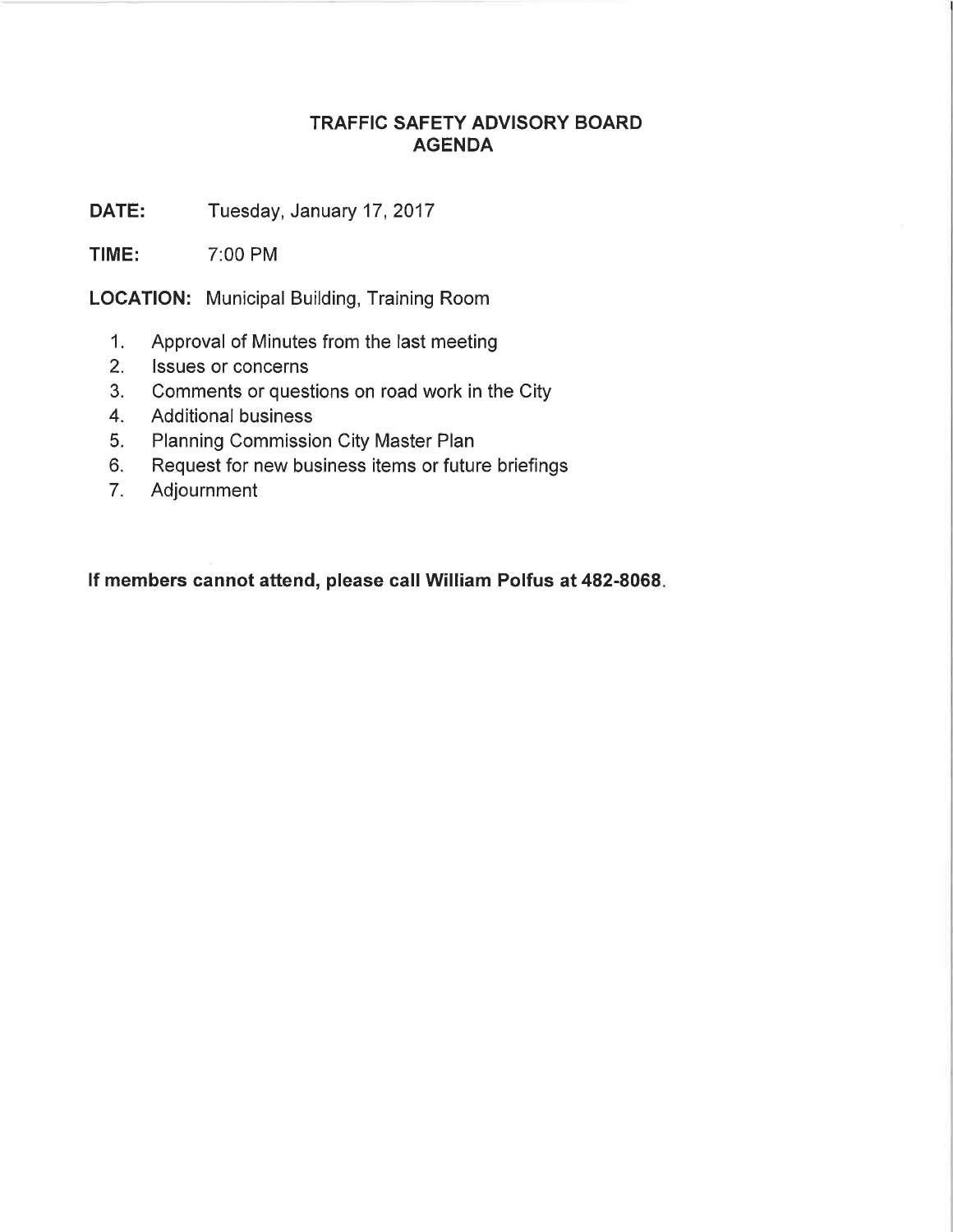## TRAFFIC SAFETY ADVISORY BOARD **Minutes** November 15,2016 UNAPPROVED

The November meeting of the TSAB was held at 7 pm on Tuesday, November 15, 2016 in the training room of the municipal building (room 104). Meeting was called to order at 7:00 pm.

Present were

Marty Adler-Jasny, Hannah Oran, Andrew Howe, Jana Humphrey, Melissa McMahan, William Polfus, Ben Redmond, Jane Shelton, Roger Flynn

Non board members:

Jeremy Hunt

Absent were:

Ilona Kazocha, Halfen Hoyt,

l) Minutes from the October 18,2016 meeting were approved unanimously.

2) Jeremy Hunt mentioned the congestion and slow-down on Illinois around rush hour. Steve said it's the sheer number of vehicles saturating the intersections that is causing the problems.

Jeremy also pointed out a bad pothole on Vermont Ave left after an excavation job. Steve said small patches are done by hand and are imperfect and problem holes are re-addressed by the city when needed.

3) The board reviewed the plans for upgrades at the Turnpike  $\&$  Tulane and the Turnpike  $\&$ Tennyson/Division intersections. Both locations will be upgraded for pedestrian usage. Islands will be modified, curbs redone, poles moved and/or replaced, new lights hung, and pedestrian crossings marked.

4) We reviewed the scope of work the city hopes to accomplish with the Connectivity Improvements grant we won. The grant is a fixed amount earmarked for improvements along SR-95 (The Turnpike). The goal is to upgrade the pedestrian pathways, creating a connected route from Illinois eastward to Florida Ave by installing handicap ramps, crosswalks, sidewalks, etc. We can expect work to complete in about three years.

5) The meeting was adjourned at 7:45 pm.

Andrew Howe TSAB Secretary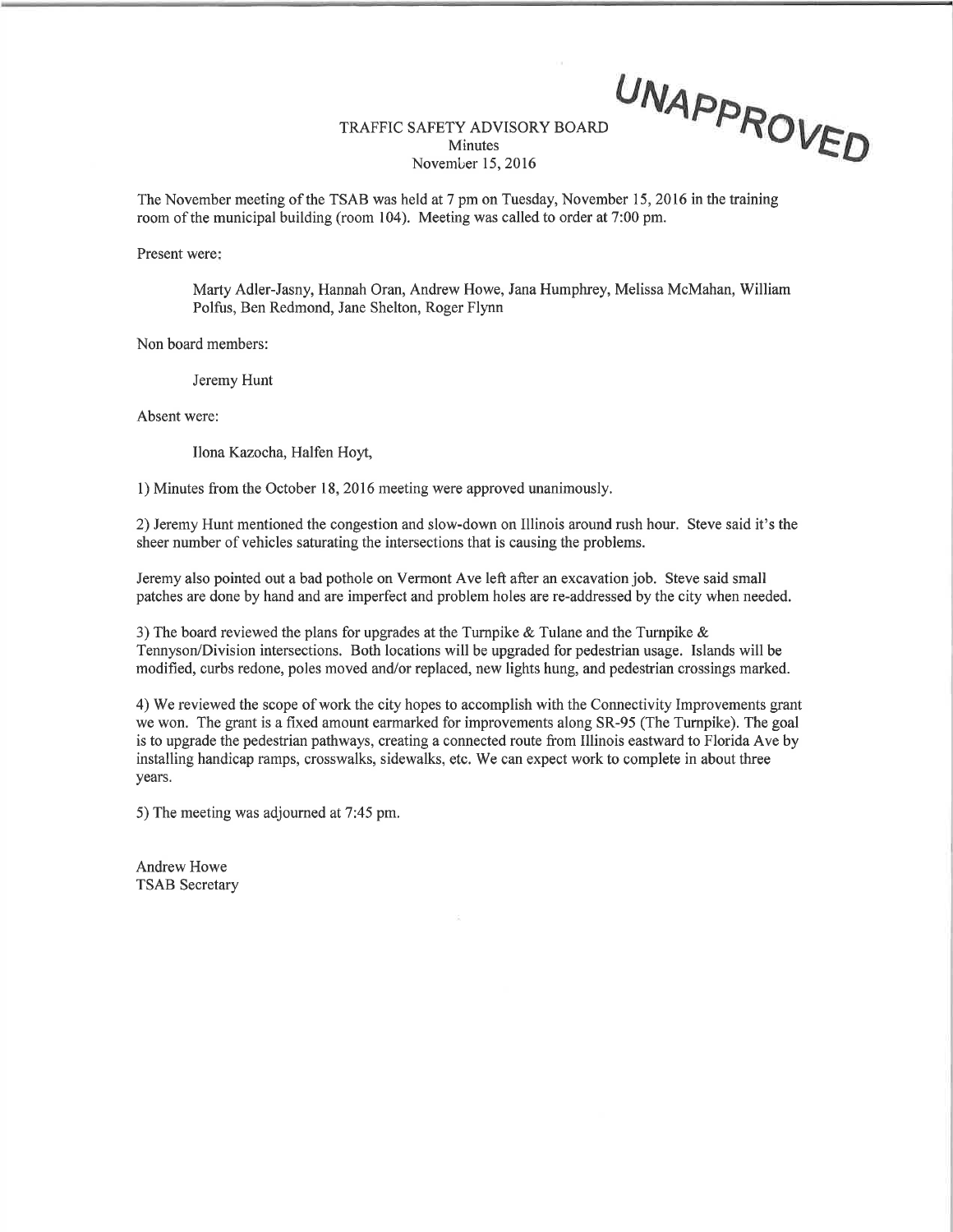## CITY OF OAK RIDGE



December 20, 2016 POST OFFICE BOX 1 . OAK RIDGE, TENNESSEE 37831-0001

Honorable Mayor and members of the City Council,

The enabling legislation within Tennessee Code Annotated (13-4-201 through 203) is a provision that a General Plan for Physical Development of a Municipality must be prepared by the Planning Commission and adopted by the Chief Legislative Body. The statute also provides for the method of Adoption and the General purposes of the plan. The Plan may be done for an entire municipality such as the prepared plans done in 1948, 1988 and a Visioning Plan in 1998. The Plan may also be done for specific geographic areas of the Municipality or specific topics such as the City Center Master Plan in 2000, Melton Lake Waterfront Plan in 2009, South lllinois Avenue Corridor Plan in 2007 and the Bicycle Pedestrian Plan in 2011.

Members of the Oak Ridge Planning Commission feel that the time is right for development of a new vision for the community and its residents. lt will soon be 20 years since the last city-wide planning effort. lt seems everyone agrees that Oak Ridge is at the juncture of a new and exciting future. After many years of waiting Main Street Oak Ridge is under construction, the city has been designated as a Three-Site Historic Natlonal Park and interest in new residential construction is running high. Quality of life improvements are on the rise including new sidewalks and pedestrian connectíons, the eighth lane of the Melton Lake Rowíng venue, new structure for the Friendship Bell and heightened pursuit of the CSX Greenway. New public facilities are underway for the Oak Ridge Pre-School and Senior Citizens Center in addition to improvements in our sewer, water and storm water services. The Department of Energy is in the preliminary stages of re-industrialization of the Heritage Center Site as well as the American Museum of Science and Enêrgy. All of these aforementioned exciting efforts are wonderful addítions to an existíng vibrant community with assets too numerous to mention in this space.

A Planning endeavor of this nature is a huge and involved effort with intense staff time and public outreach. For thís reason Commission members have reached out to other Eoards and Commissions including:

| Oak Ridge Land Bank                  | <b>Environmental Quality Advisory Board</b> |
|--------------------------------------|---------------------------------------------|
| Board of Zoning Appeals              | <b>Recreation and Parks Board</b>           |
| <b>Traffic Safety Advisory Board</b> | <b>Convention and Visitors Board</b>        |
| Industrial Development Board         | Neighborhood Watch Association              |

It is hoped that each of these Boards will contribute to the Master Plan in a way that provides guidance on the individual issues they represent and a template for future development. The first step planned is an outreach effort to engage our residents and ask them to give us their ideas and thoughts on municipal services and actívities in additíon to constructive improvements and what they feel is missing from our